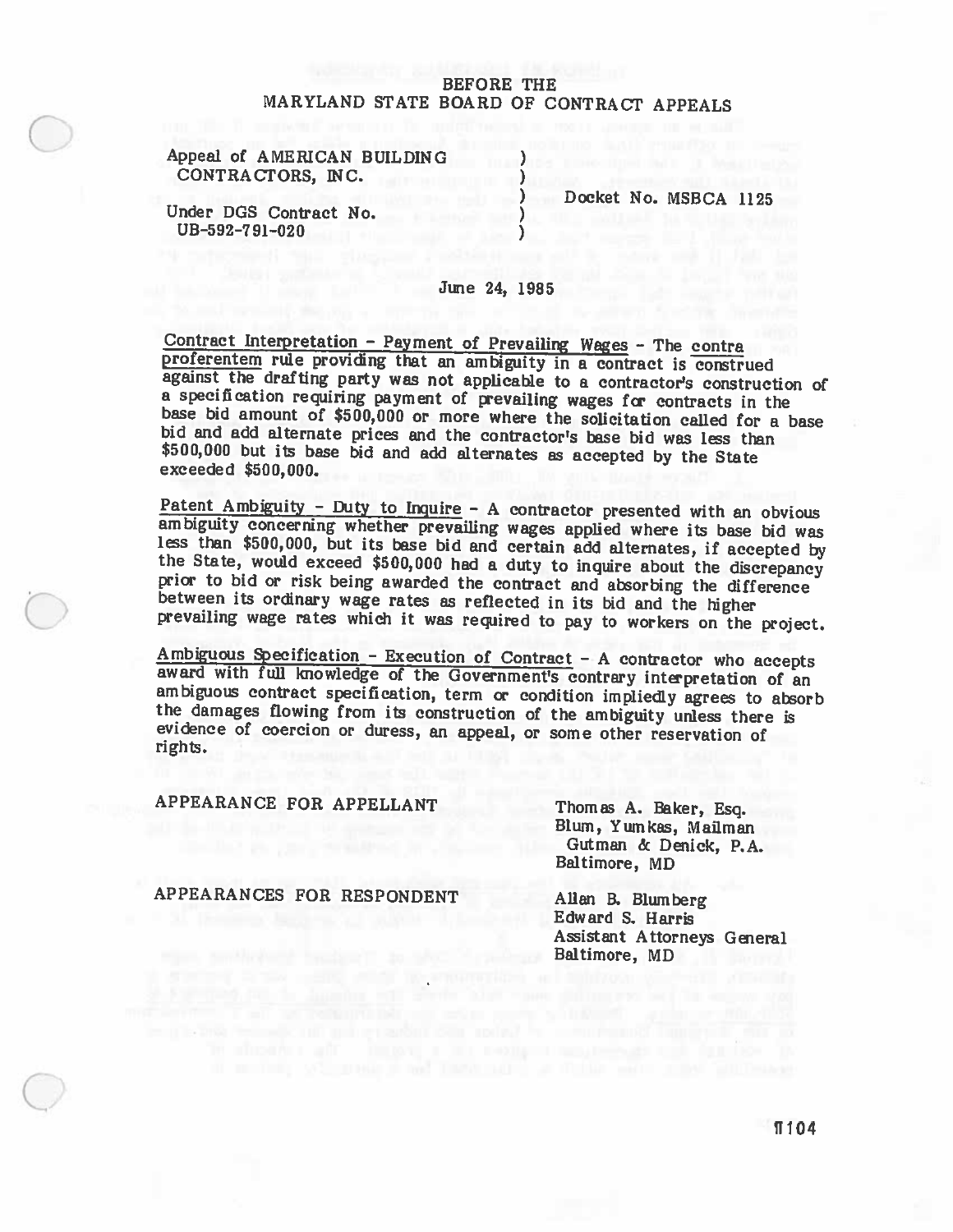#### OPINION BY CHAIRMAN HARRISON

This is an appeal from <sup>a</sup> Department of General Services (DGS) pro curement officer's final decision denying Appellant's claim for an equitable adjustment to the captioned contract and, in the alternative, its reques<sup>t</sup> to terminate the contract. Appellant maintains that it should not have been required to pay prevailing wages on this construction project pursuan<sup>t</sup> to its interpretation of Section 9.06 of the contract genera<sup>l</sup> conditions. On the other hand, DGS argues that not only is Appellant's interpretation incorrect but that it was aware of the specification's ambiguity when it prepared its bid and failed to seek timely clarification thereby precluding relief. DGS further argues that Appellant waived its right to relief when it executed the contract, without duress or coercion, and without <sup>a</sup> proper reservation of its rights. The parties have entered into <sup>a</sup> stipulation of the facts eliminating the need for <sup>a</sup> hearing.

# Findings of Fact

The following pertinent facts gleaned from the stipulation and the record as <sup>a</sup> whole are adopted by the Board.

1. On or about July 23, 1982, DGS solicited sealed bids for DGS Project No. UB-592—791-020 involving renovation and conversion of the University of Maryland School of Law Library, located in Baltimore, Maryland. The solicitation required contractors to make <sup>a</sup> bid based on specifications prepared by Browne, Worrall and Johnson dated July 23, 1982. Bids were due on August 26, 1982.

2. The solicitation sought <sup>a</sup> base bid and four add alternate prices from the bidders. Any alternates accepted at the discretion of DOS were to be accepted in the order in which they appeared in the bidding documents. Low price was to be determined on the basis of the lowest combined price of the base bid and the accepted alternate(s).

3. Appellant, acting through its President, Mr. Albert Schweizer, perceived <sup>a</sup> problem in the preparation of its bid as to whether the paymen<sup>t</sup> of "prevailing wage rates" as set forth in the bid documents were necessary in the calculation of its bid because while the base bid was going to be in an amount less than \$500,000 acceptance by DOS of the first three alternate prices would increase the contract amount to more than \$500,000. Mr. Schweizer's perception of a problem was triggered by his reading of Section 9.06 of the contract genera<sup>l</sup> conditions which provides, in pertinent part, as follows:

A. All contracts in the base-bid amount of \$500,000 or more stall be subject to the provisions of Art. 21, Section 8—501, et. seq., Annotated Code of Maryland.<sup>1</sup> Where an original contract is in an

<sup>1</sup>Article 21, §8-501, et seq., Annotated Code of Maryland (prevailing wage statute), generally provides for contractors on State public works project to pay wages at the prevailing wage rate where the amount of the contract is \$500,000 or more. Prevailing wage rates are determined by the Commissioner of the Maryland Department of Labor and Industry for all classes and types of workmen and apprentices required for <sup>a</sup> project. The schedule of prevailing wage rates which is established for <sup>a</sup> particular project is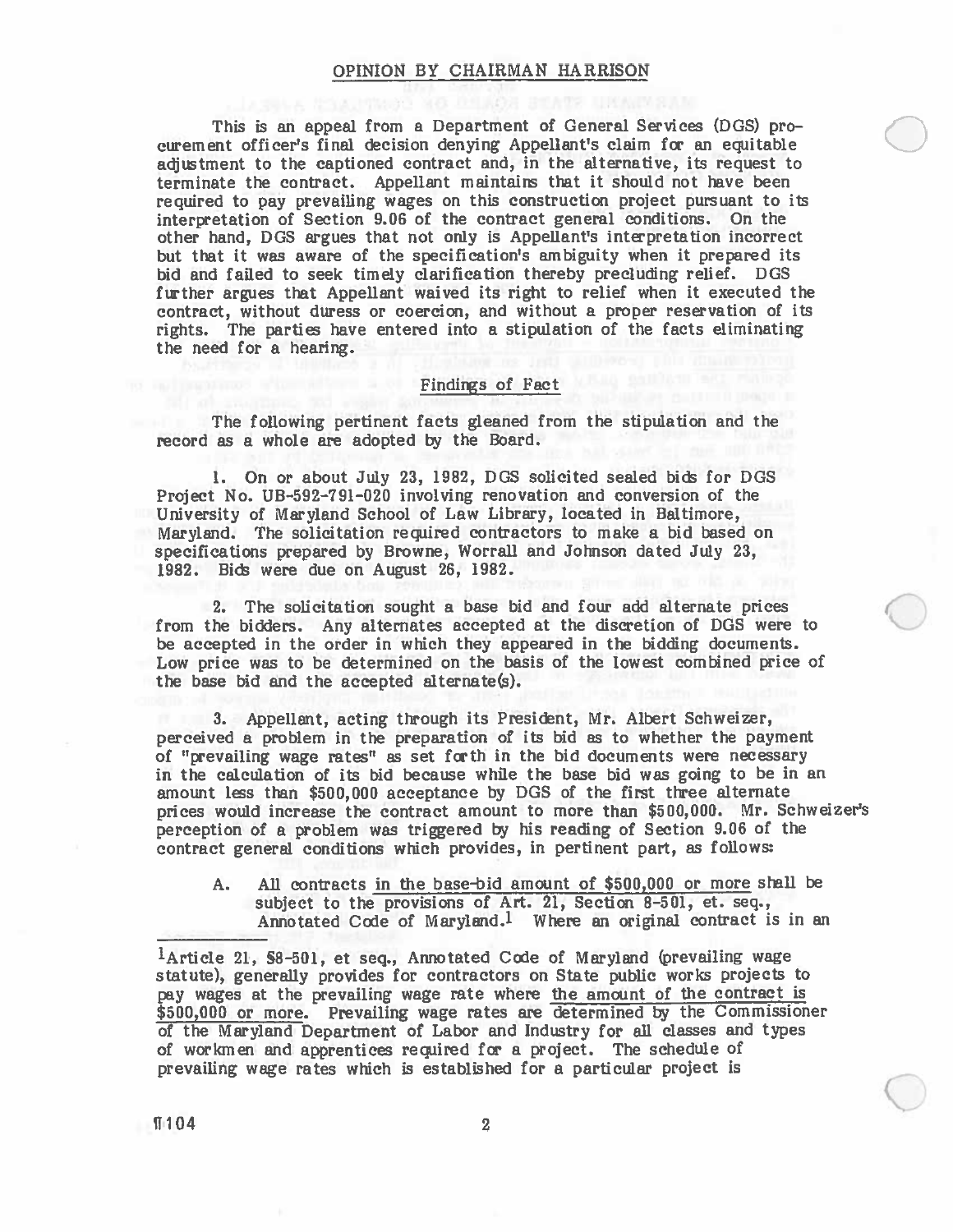amount less than \$500,000 the terms of Article 21, Section 8—501 increase the total Contract in excess of \$500,000. Wage rates applicable to projects of \$500,000 or more are attached to the specification. (Underscoring added).

4. In order to understand what Section 9.06 of the general conditions meant, Mr. Schweizer on the morning of August 26, 1982, called the office of Browne, Worrall and Johnson and spoke to one of the architects, Phillip Worrall. Mr. Worrall told Mr. Schweizer that he did not prepare the general conditions to the contract about which he had questions. Mr. Schweizer asked Mr. Worrall for an opinion as to whether his bid prices must include told Mr. Schweizer that he "was not a lawyer" but that based on the facts as represented by Mr. Schweizer, it was his opinion that the bid did not have to be made with prevailing wages included in the bid price.

Mr. Worrall qualified his opinion by indicating he had no expertise in the area of wage rates and told Mr. Schweizer to talk to DOS about the meaning of Section 9.06.

5. After spealdng to Mr. Wa'rall and prior to bid opening, Mr. Schweizer called <sup>a</sup> person at DGS whose name he does not remember who told him to call the Assistant Secretary of DGS. Mr. Schweizer left a message for the Assistant Secretary who did not return his call until after the bids were opened.

6. The bid prepared by Appellant offered to do the work entailed in the base bid portion of the contract for \$437,734 and offered to do the first add alternate for \$33,000, the second add alternate for \$29,000, the third add alternate for \$3,300 and the fourth add alternate for \$83,000. Appellant's<br>total bid including add alternates was thus \$586,034. Appellant prepared its<br>bid on the belief that it and its subcontractors were allowed to pay

7. Appellant sthmitted its bid to DOS shortly before bid opening. The bids were opened by DOS at 11:00 a.m. on August 26, 1982. Nine contrac tors sthmitted bids ranging (base bid and all four add alternates) from <sup>a</sup> high of \$793,800 to Appellant's low bid of \$586,034.

incorporated into the specification as was done for the subject project.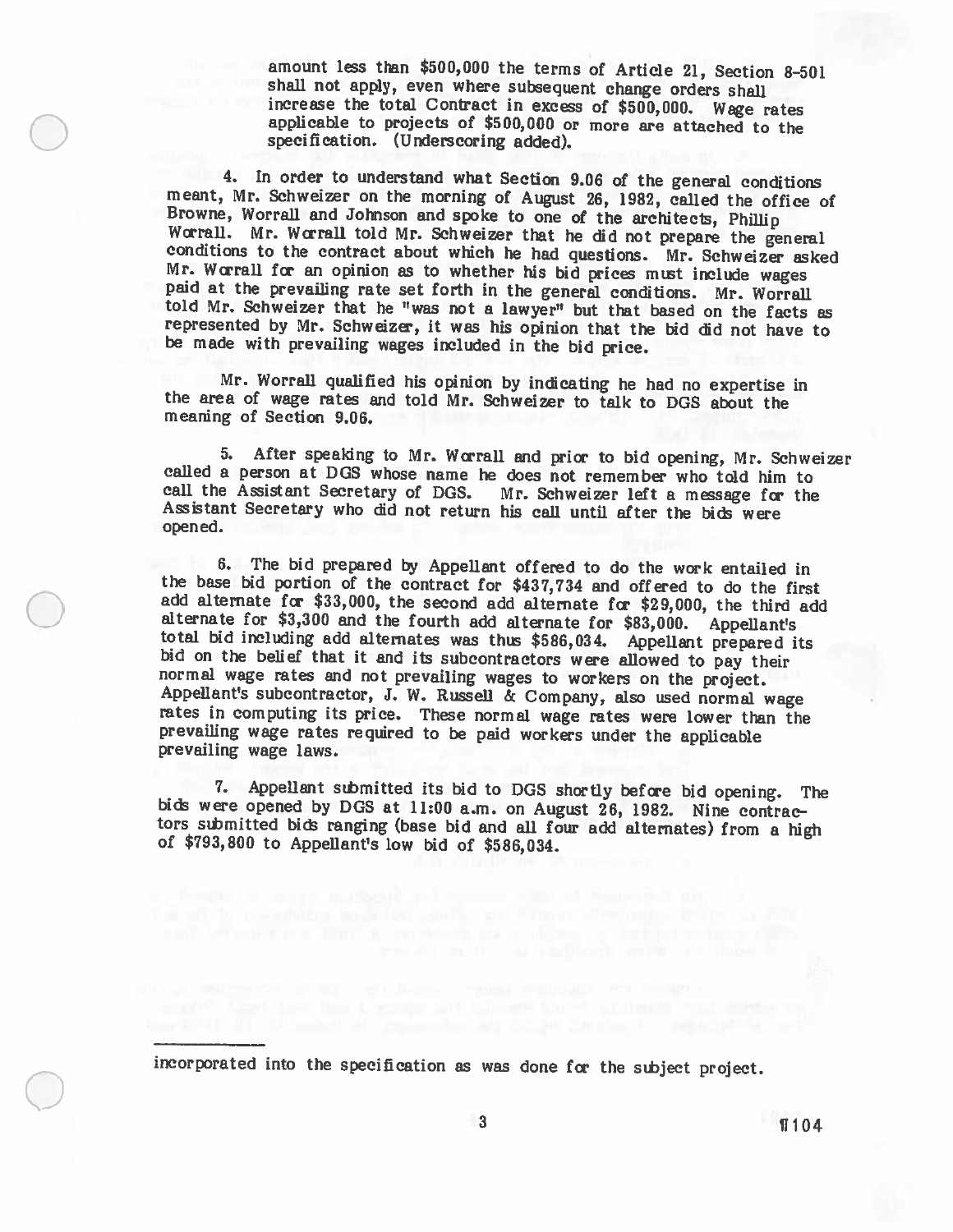8. DOS accepted the base bid and all four add alternates and on September 21, 1982, the Board of Public Works approved an award of the contract to Appellant in the amount of \$586,034. A contract was forwarded to Appellant for execution on September 22, 1982.

9. In early October of 1982 prior to executing the contract, Appellant obtained counsel who called DOS and asserted that, based on his reading of Section 9.06 of the general conditions, DOS could, or should, allow Appellant to perform the contract work with the paymen<sup>t</sup> of Appellant's and its subcon tractor's regular wage rates to employees.

10. In an inter-office memorandum to the Secretary of DOS dated October 20, 1982, Mr. Marshal McCord, the procuremen<sup>t</sup> officer and Director of DOS's Office of Engineering and Construction, stated that counsel for the Maryland Department of Labor and Industry had advised that the prevailing wage rates applied to the contract and that counsel for DOS was undertaking <sup>a</sup> rewrite of Section 9.06A. Mr. McCord recommended that Appellant be compen sated by change order for the \$16,000 that it then claimed should have been reflected in its bid for prevailing wages provided such amount could be subetantiated. Mr. McCords recommendation was not accepted by the Secretary of DOS.

11. By letter dated October 27, 1982, DOS wrote Appellant and advised that:

> "The Prevailing Wage Rates . . . are, by law, applicable to the contract...

... Please execute [the Contract ]... within 10 days of your receipt of this letter, otherwise it will be necessary for the State to invoke your bid bond and [make I an award to the second bidder."

12. On October 29, 1982, counsel for Appellant spoke to counsel for DOS and made three alternate requests on behalf of his client:

a. Payment of <sup>a</sup> change order,

b. Division of the work into two contracts so that neither the first contract (for the base bid work) or the second contract (for all of the alternate work) would be in an amount exceeding \$500,000, thusly avoiding the statutory requirement to pay prevailing wages.

C

c. Rescission of Appellant's bid.

13. On November 1, 1982, counsel for Appellant wrote to counsel for DOS to repea<sup>t</sup> Appellant's reques<sup>t</sup> for relief, including withdrawal of its bid. DOS's counsel replied by telephone on November 8, 1982 and reported that DOS would not allow Appellant to rescind its bid.

14. Counsel for Appellant called counsel for DOS on November 9, 1982 to advise that Appellant would execute the contract and seek legal redress for its damages. Appellant signed the agreemen<sup>t</sup> on November 10, 1982 and

 $\P{104}$  4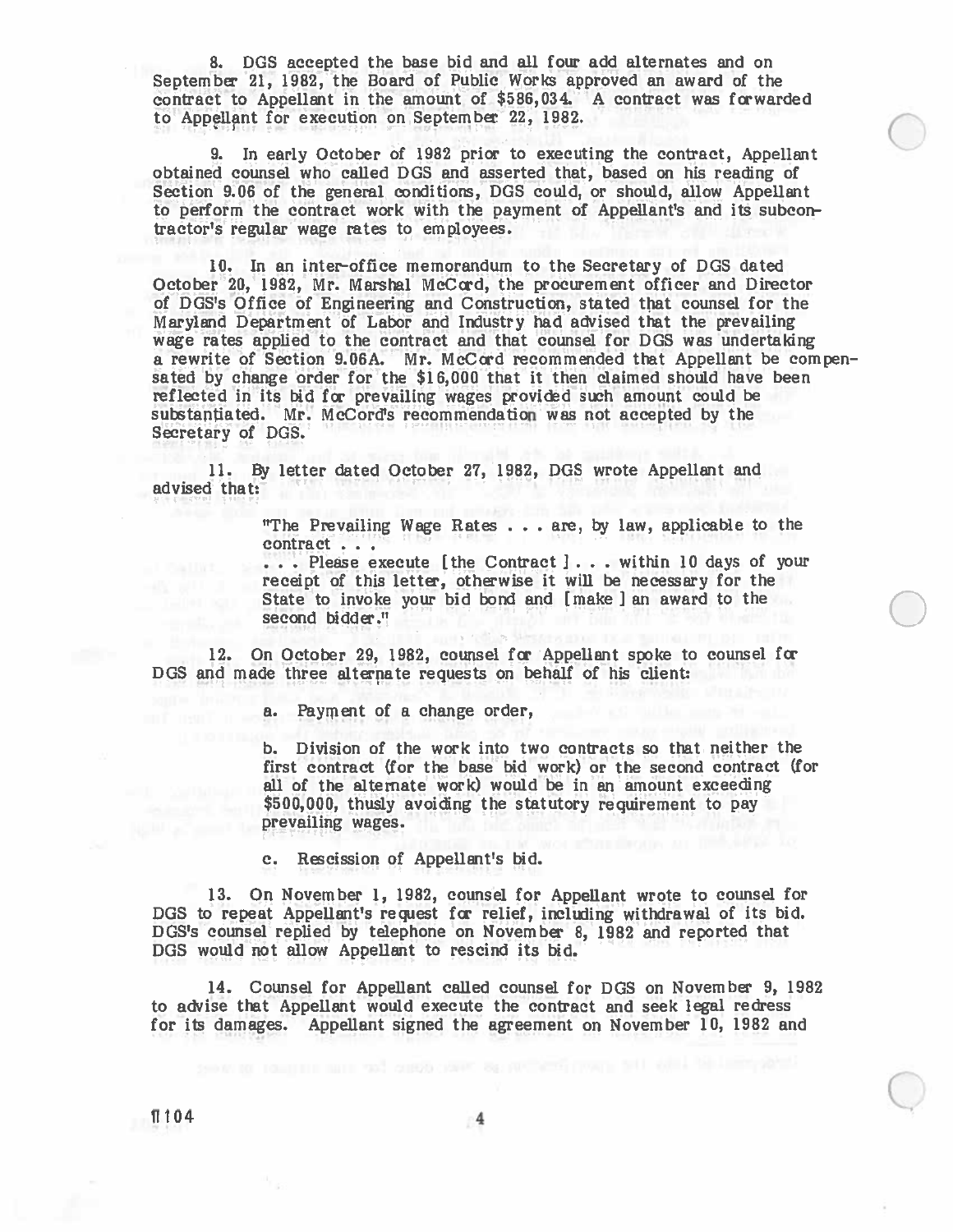transmitted it to DGS on that date with a cover letter. In correspondence dated November 12, 1982, DGS returned Appellant's bid bond and issued notice to proceed.

15. On November 12, 1982, Appellant through counsel asserted <sup>a</sup> claim against DGS. On December 6, 1982, Mr. McCord issued a procurement officer's final decision denying the claim in the requested amount of \$16,000 from which decision Appellant took a timely appeal.

16. Appellant initially sought \$16,000 in damages before this Board, but amended its Complaint increasing this amount to \$21,662.86 as reflecting actual additional wages paid fcc its own workers and the workers of sth contractors using the prescribed prevailing wage rates. Adding the \$21,662.86 sought by Appellant to its bid would not have resulted in its being displaced as low bidder.

## Decision

Appellant contends that Section 9.06 of the general conditions (Finding of Fact No. 3) is ambiguous. It maintains that its interpretation that prevailing wages do not apply is reasonable, and that DGS as the drafter of Sec construed against it and be required to compensate Appellant for the cost of paying prevailing wages. DGS denies that the specification is ambiguous and asserts that even if it is, such ambiguity is clarified by reference to the wage rates attached to the specification and references in the specification and attachment to the prevailing wage statute. Since the prevailing wage statute does apply to wages under the instant contract, Appellant cannot prevail unless the specification is ambiguous and its construction thereof w reasonable.

We find that the specification is ambiguous as applied to <sup>a</sup> solicitation calling for a base bid and add alternate prices. The specification makes no reference to add alternates. The language of the first sentence of Section 9.06 clearly and unequivocably states that contracts in the base-bid amount of \$500,000 or more shall be subject to the provisions of Art. 21, Section 8-501, et seq., Annotated Code of Maryland. The second sentence states clearly that where the original contract is less than \$500,000 the prevailing wage statute does not apply even if subsequently increased by change orders to o rates applicable to contracts of \$500,000 or more which are attached to the specification. Read as a whole it seems to us that a contractor could reasonably interpret the specification as not requiring payment of prevailing wage rates if its base-bid amount was less than \$500,000 as was the case with Appellant's bid regardless of whether acceptance of add alternates would increase the total contract price beyond \$500,000. We acknowledge, as DGS argues, that contract Specification Section 01100, Paragraph 1.7 advis bidders that alternates will be accepted in the order in which they appear in the bidding documents<sup>2</sup> so that a bidder will know when its base bid and

 $2$ Specification Section 01100, Paragraph 1.7 states:

ACCEPTANCE OF ALTERNATES BY OWNER: As the basis of deter mining the lowest bonafide bidder, the Owner will accept the Alternates in order <sup>g</sup>iven above. The lowest combined price of the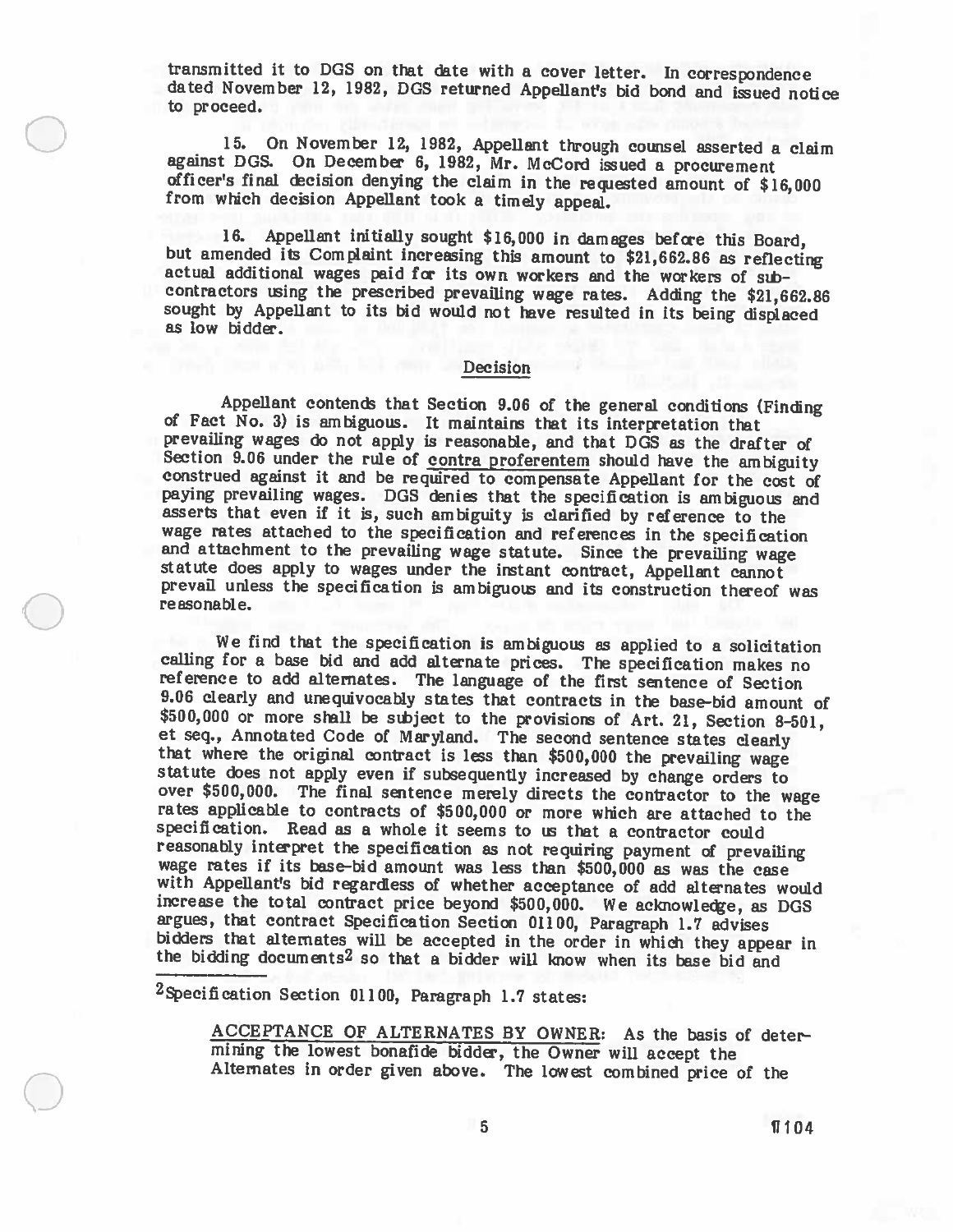alternates will exceed \$500,000. However, the bid documents do not apprise bidders of how many add alternates will be accepted, if any, and one could base-bid amount exclusive of alternates as specifically provided by Section 9.06.

Nor do we believe as DGS also argues that reference in the Specification to the provisions of the prevailing wage law, Article 21, §8-501, et seq., clarifies the ambiguity. While it is true that subsisting laws enter into and form par<sup>t</sup> of <sup>a</sup> contract as if expressly referred to or incorporated in its terms, Downirg Development Corporation v. Brazelton, <sup>253</sup> Md. 390, 398, 252 A.2d 849 (1969); Kasmer Electrical Contracting, Inc., MSBCA 1065 (January 12, 1983) at pp. 10-11, a contractor who read the statute could still reasonably be in doubt as to the effect of add alternates on the determination of what constitutes <sup>a</sup> contract for \$500,000 or more since the prevailing wage statute does not define what constitutes <sup>a</sup> contract but merely defines public work and excludes contracts of less than \$500,000 from such definition. Article 21, §8—501(c).

We also note that DOS personnel perceived some difficulty with the proper interpretation of the language of Section 9.06. DOS's Director of the Office of Engineering and Construction (and the procuremen<sup>t</sup> officer herein) authored an inter-office memorandum to the Secretary of General Services on October 20, 1982 in which he recommends that Appellant be compensated for prevailing wage differential and states that: "Counsel is undertaking a rewrite of 9.06A." It thus appears that DOS perceived ambiguity in the language of Section 9.06 and directed its counsel to rewrite it to remove the am biguity.

This same memorandum states that: "Counsel for Labor and Industry has advised that wage rates do apply." This statement further suggests confusion concerning the proper interpretation under Section 9.06 as to when prevailing wage rates were to be applied since advice of Labor and Industry's counsel was sought on the matter.

Since we conclude that Section 9.06 is ambiguous, we next consider whether the ambiguity was obvious, thus, as the parties agree, raising the doctrine of patent ambiguity making it encumbent upon Appellant to seek clarification of the ambiguous specification prior to bid opening or be held responsible for the adverse impact of its interpretation that prevailing wages did not apply.

The importance of the doctrine of patent ambiguity has been summarized by the U.S. Court of Claims as follows:

.. If a patent ambiguity is found in a contract, the contractor has a duty to inquire of the contracting [procurement ] officer the true meaning of the contract before submitting a bid. [citations omitted ]. This prevents contractors from taking advantage of the Government; it protects other bidders by ensuring that all bidders bid on the same

hese bid and the accepted alternate(s) will be the basis of determination.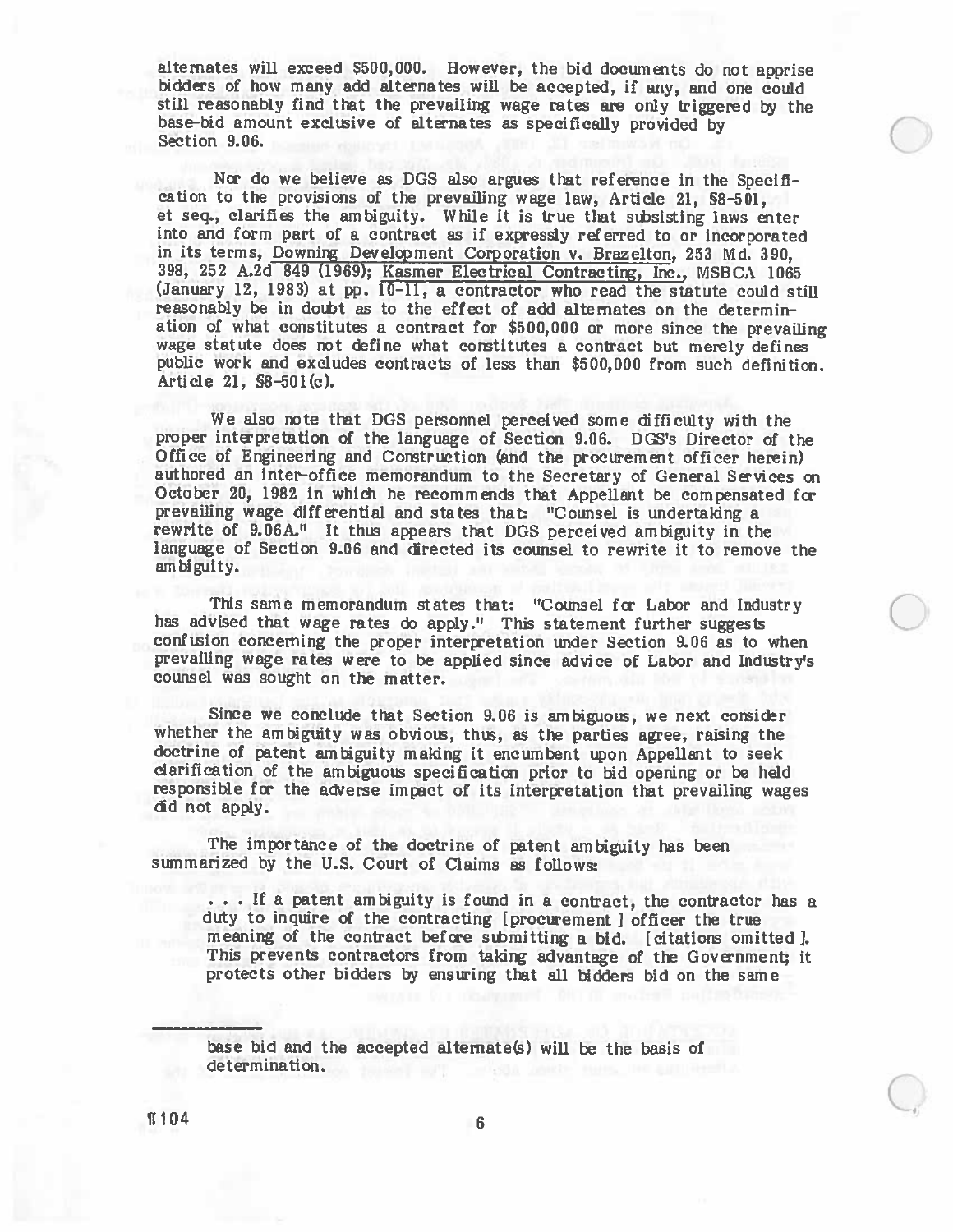specifications; and it materially aids the administration of Government contracts by requiring that ambiguities be raised before the contract is bid on, thus avoiding costly litigation after the fact. [citations omitted ].

George E. Newsom v. United States, 230 Ct.CJ. 301, 303, 676 F.2d 647 (1982).

The practical application of this doctrine may be summarized as follows:

... First, the court [Board ] must ask whether the ambiguity was patent. This is not <sup>a</sup> simple yes-no proposition but involves <sup>p</sup>lacing the contractual language at <sup>a</sup> point along <sup>a</sup> spectrum: Is it so <sup>g</sup>laring as to raise <sup>a</sup> duty to inquire? [citation omitted]. Only if the court [Board I decides that the ambiguity was not patent does it reach the question whether <sup>a</sup> <sup>p</sup>laintiffs interpretation was reasonable. [citation omitted I. The existence of a patent ambiguity in itself raises the duty of inquiry, regardless of the reasonableness vel non of the contractor's interpretation. [citations omitted].... The court [Board ] may not consider the reasonableness of the contractor's interpretation, if at all, until it has determined that <sup>a</sup> patent ambiguity did not exist.

George E. Newsom v. United States, supra at 230 Ct.Cl. 304 citing Mountain Home Contractors v. United States, 192 Ct.Cl. 16, <sup>425</sup> F.2d <sup>1260</sup> (1970). See: Dominion Contractors, Inc., MSBCA 1041 (February 9, 1984) at pp. 13-15, 31-33. The initial question to be answered, therefore, is whether the conflict identified above was so glaring as to constitute a patent ambiguity.

"What constitutes <sup>a</sup> patent and glaring omission cannot . . be defined generally, but only on an ad hoc basis by looking to what <sup>a</sup> reasonable man would find to be patent and glaring." Rosenman Corp. v. United States, <sup>182</sup> Ct.C1. 586, 590, <sup>390</sup> F.2d 711, <sup>713</sup> (1968). Generally, it is helpful to ask initially whether the contractor's interpretation does away with the contract's ambiguity or internal contradiction. George E. Newsom v. United States, supra; The Brezina Construction Co., Inc. v. United States, 196 Ct.Cl. 29, 34, <sup>449</sup> F.2d <sup>372</sup> (1971). Here Appellant's interpretation that prevailing wages did not apply, while reasonable, was not correct, nor does it do away with the specification's ambiguity or internal contradiction between base bid amount and total contract price resulting from acceptance of add alternates. We think the ambiguity is obvious on its face since there is no way to determine that prevailing wages apply to <sup>a</sup> propose<sup>d</sup> contract award exceeding \$500,000 as <sup>a</sup> result of acceptance of add alternates without recognizing that the specification also indicates otherwise when the base bid is less than \$500,000.

Since Appellant perceived the ambiguity prior to bid opening and since we are of the opinion that the ambiguity is patent, we may not consider the reasonableness of Appellant's interpretation nor construe the ambiguity against DGS under the rule of contra proferentem unless satisfied that Appellant met its duty to inquire of the true meaning of the specification before submitting its bid.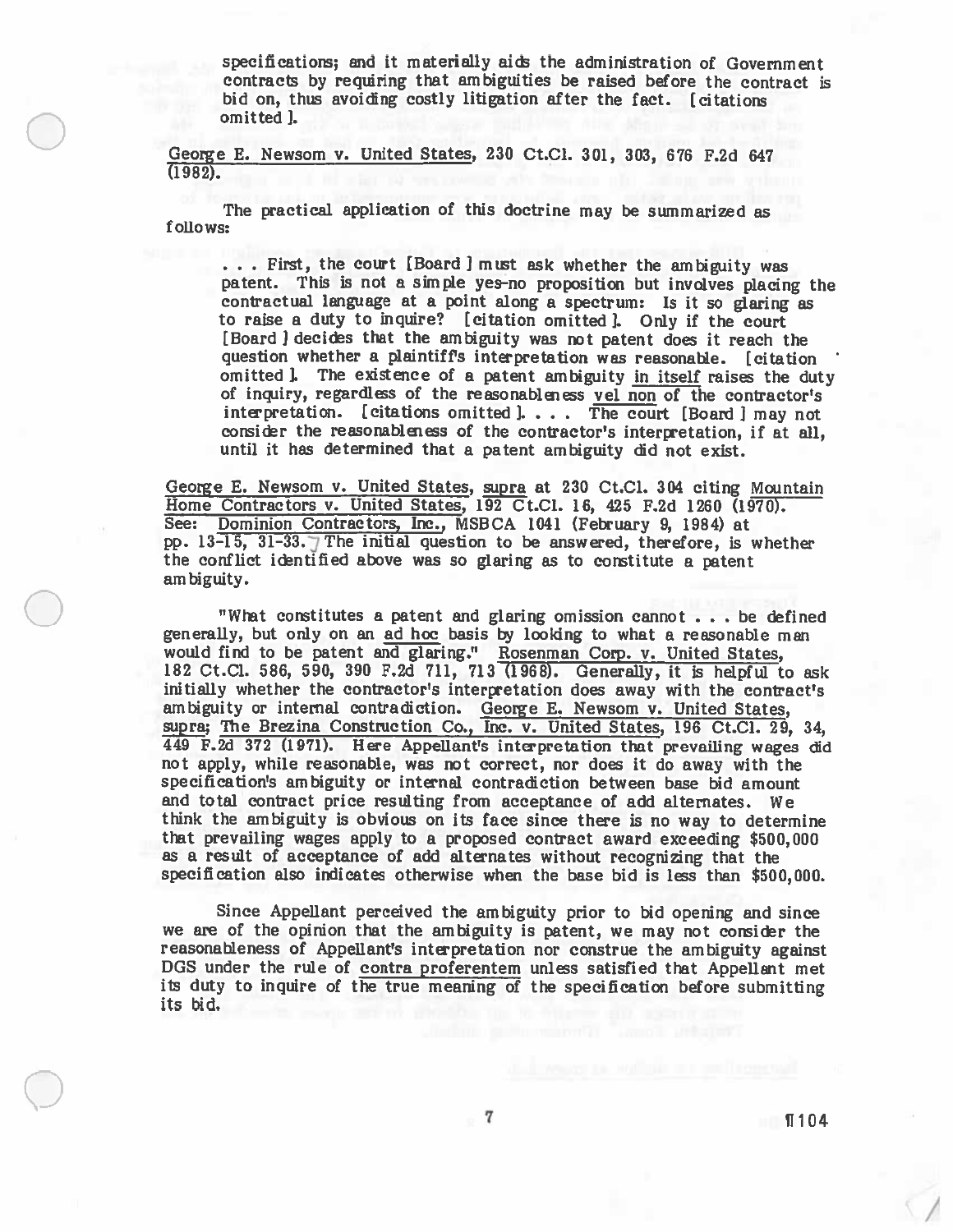Here Appellant made inquiry on the morning of bid opening. Mr. Schweizer called the project architect and spoke to Philip Worrall asking for an opinion on the applicability of grevailing wages. Mr. Worrall opined that the bid did not have to be made with prevailing wages included in the bid price. He qualified his opinion, however, by indicating that he had no expertise in the area of wage rates and did not prepare the general conditions about which inquiry was made. He advised Mr. Schweizer to talk to DOS regarding prevailing wate rates. Mr. Schweizer was unsuccessful in his attempt to contact DGS prior to bid opening at 11:00 a.m.

DOS argues that the. Instructions to Bidder required Appellant to make written inquiry concerning desired explanation regarding applicability of prevailing wages not later than ten days prior to bid opening.3 Since

### 3DISCREPANCIES

A. Should <sup>a</sup> bidder find discrepancies in the plans and/or specifications or should he be in doubt as to the meaning or intent of any par<sup>t</sup> thereof, he mist, not later than seven (7) days (Saturdays and Sundays excluded) prior to bid opening, reques<sup>t</sup> clarification from the Architect, who will issue a written addendum. Failure to request such clarification is <sup>a</sup> waiver to any daim by the bidder for expense made necessary by reason of later interpretation of the contract documents by the architect.

B. Explanations desired by a prospective bidder regarding the Contract Drawings, Specifications, and other bid Documents shall be requested in writing from the Department no later than ten days prior to the bid openirg. Requests shall inclwie the contract number and name and shall be directed to the address indicated in the Notice to Contractors.

C. Oral explanations or instructions will not be binding, only written addenda are binding. Any addenda resulting from these requests will be mailed to all listed holders of the Bid Documents no later than seven days prior to the bid operirg. The bidder shall acknowledge the receipt of all addenda in the space provided on the Proposal Form. (Underscoring added).

Instructions to Bidder at page 2—3.

 $\blacksquare$ 104 8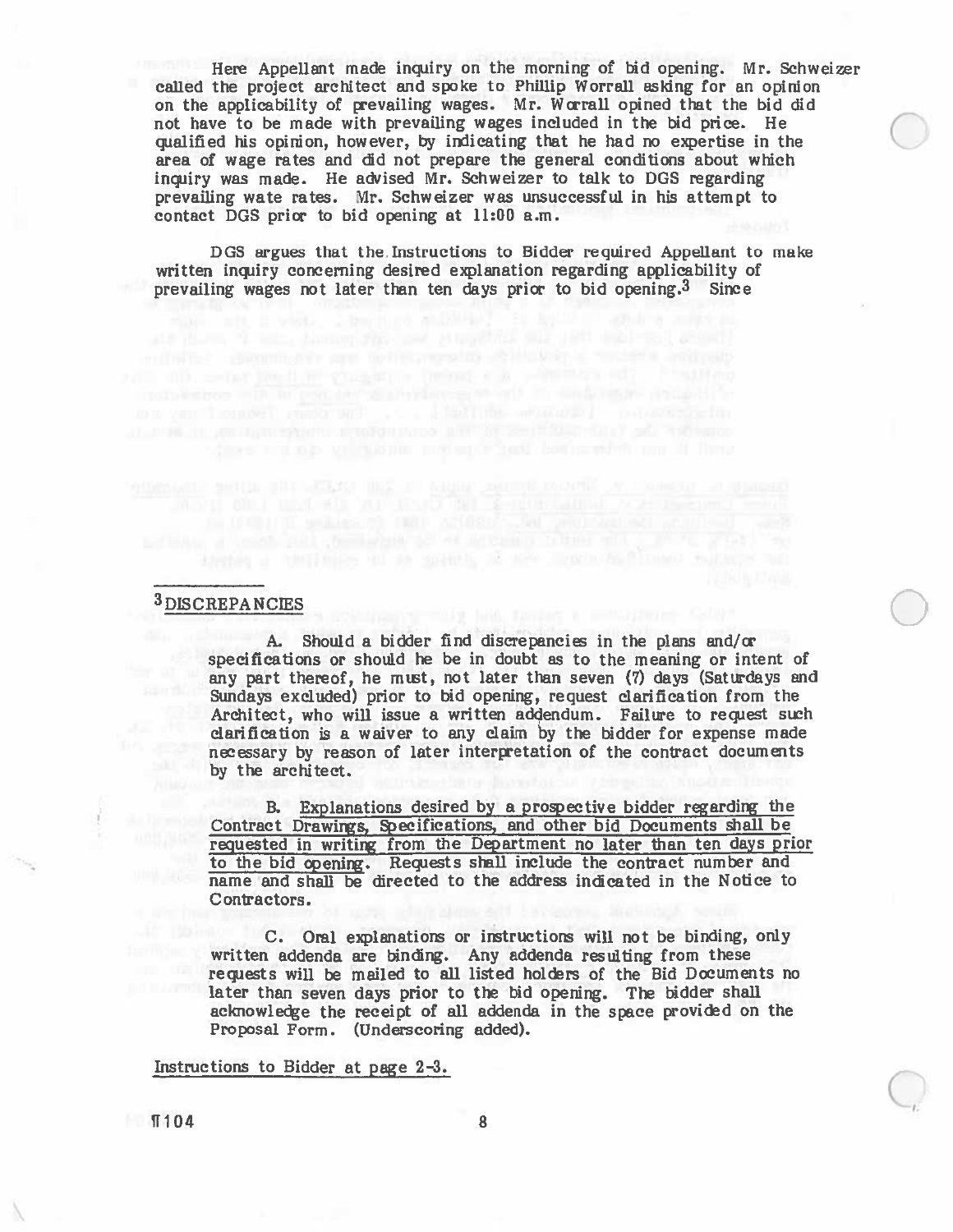Appellant did not make timely written inquiry pursuan<sup>t</sup> to the Instructions to Bidder, DOS asserts that Appellant has not met its duty to inquire. Appellant, on the other hand, contends that it discovered the ambiguity within ten days of bid opening and to preven<sup>t</sup> it from seeking clarification from the architect violates the spirit and the meaning of the Instructions to Bidder.

The record does not precisely disclose when Appellant discovered the ambiguity as to applicable wage rates; only that it was discovered at least by the morning of bid opening when inquiry was first actually made. The contract clarification and interpretation provisions contained in the Instructions to Bidder are those typically found in governmen<sup>t</sup> contracts and are designed to give DGS sufficient opportunity to consider alleged discrepancies, and, if necessary, clarify or modify bidding requirements by publishing an addendum in sufficient time to be considered by all bidders. This ensures that all bidders are apprised of the actual requirements of the bid and preserves the integrity of the competitive bidding process. See: William F. Klirgensmith, Inc. v. United States, 205 Ct.C1. 651, 664, 505 F.2d 1257 (1974); George E. Newsom V. United States, supra.

We believe that to rigidly and inflexibly hold bidders to the specific requirements of the Instructions to Bidder regardless of the circumstances of their inquiry would violate the spirit and intent of the Instructions to Bidder to fcster informed competitive bidding and avoid unnecessary litigation. Compare William F. Wilke, MSBCA <sup>1162</sup> (October 3, 1983) at pp. 7-9. Here we find, however, that Appellant's inquiry does not meet the criteria of reasonable diligence required to obtain clarification of <sup>a</sup> patent ambiguity. DGS solicited bids for the project on or about July 23, 1982, some four to five weeks prior to bid opening on August 26, 1982.4 Thus Appellant had some 30 days to familiarize itself with the specifics of the solicitation including applicable wage rates before submitting its bid. We believe Appellant failed to exercise requisite diligence in making inquiry, at the earliest, some three hours before the 11:00 a.m. bid opening. See: William F. Klirgensmith, Inc. v. United States, supra, 205 Ct.Cl. at 662—665. As stated by Appellant in its Post Hearing Brief:

"Maryland has <sup>a</sup> "prevailing wage" paymen<sup>t</sup> law which requires persons contracting with the State for construction work in excess of \$500,000 to pay "prevailing wages" to employees. Code, Art. 21 Sec. 8-501 et seq. ABC was aware of the amounts required to be paid as "prevailing wages" and ABC knew that these amounts were considerably in excess of the actual wages it was paying to its employees. Furthermore, ABC, during the bid preparation stage, became aware of the fact that one of its potential subcontractors, J. W. Russell & Company, also made wage payments to its employees at rates lower than the wages required in the "prevailing wages" applicable to work at this project. (At that time, ABC believed that the total differential between the "prevailing wages" and its wage package was \$16,000, but, in fact, learned that the differential was \$21,662.86)."

<sup>4</sup>C0MAR 21.05.02.02 requires 30 days between the date of publication of the invitation for bids and the time set for receipt of bids for procurements in excess of  $$25,000$ . See also COMAR 21.05.02.04B(1).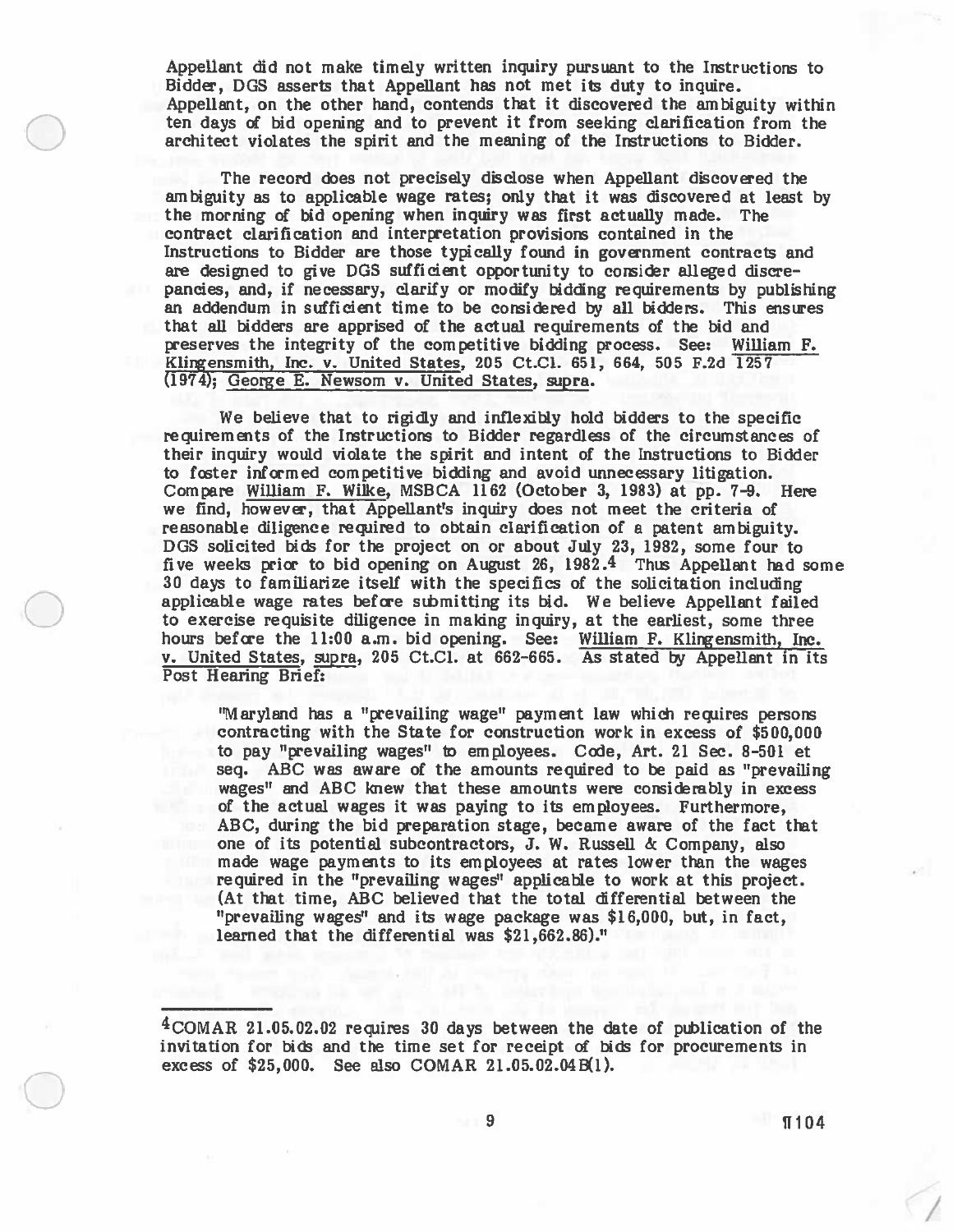Despite such awareness and <sup>g</sup>iven the several weeks that the genera<sup>l</sup> conditions including Section 9.06 thereof were available to it, no inquiry was made until the morning of bid opening. Even had Appellant's eleventh hour attempt to obtain clarification on applicability d prevailing wage rates succeeded,<sup>5</sup> DGS would not have had time to ensure that all bidders received like clarification by issuance of an addendum or otherwise. Had DGS been alerted to the problem on the morning of bid opening (which it was not) its only option would have been to delay bid opening pending clarification of the matter for all potential bidders or face the potential for a protest pursuant to COMAR 21.10.02.

While we re-emphasize that there may well be circumstances where the duty to inquire as to <sup>a</sup> patent ambiguity will be satisfied absent strict compliance with the requirements set forth in the Instruction to Bidders, the facts presented to us here simply cannot justify relaxation of the bidding requirements. In failing to respon<sup>d</sup> adequately to its obligation to seek prebid clarification, Appeilant is held to have voluntarily assumed all risks of its incorrect interpretation of Section 9.06. Accordingly, in the face of this patent ambiguity, combined with its failure to timely consult with DOS, Appellant may not rely on the principle that ambiguities in government-drawn contracts are construed against the drafter. See: Beacon Construction Company of Massachusetts v. United States, 161 Ct.Cl. 1, 314 F.2d 501 (1963); Jamsar, Inc. v. United States, 194 Ct.Cl. 819, 442 F.2d 930 (1971); James A. Mann, Inc. v. United States, 210 Ct.C1. 104, 535 F.2d 51 (1976). See also: Johnson Controls, Inc. v. United States, 229 Ct.Cl. 445, 671 F.2d 1312 (1982); Jefferson Construction Co., 176 Ct.C1. 1363, 364 F.2d 420 (1966), cert. denied, 386 U.S. 914 (1967). Therefore, Appellant's appeal seeking an equitable adjustment to its contract based on contract interpretation grounds is denied.

Appellant also argues as an alternate ground for relief that DGS's rejection of the reques<sup>t</sup> for rescission of its bid made after bid opening and before contract execution was a violation of law causing the same quantum of damages  $(\$21,662.86)$  to be sustained by it.<sup>6</sup> However, for reasons that

5 Appellant argues in its Post Hearing Brief that it was required in the absence of clarification by DOS to make its own determination of whether prevailing wages applied based on its reading of Section 9.06. Apparently, Appellant does not contend DGS is bound by the "qualified" opinion of the architect. DGS, in our opinion, is not bound by the opinion of its architect since DGS and not the architect prepared the general conditions and one would not assume in the overall scheme of things that architects would be responsible for preparation of material involving applicability of the State's prevailing wage law. The bid documents instruct bidders to contact DOS concerning questions about genera<sup>l</sup> conditions and not the architect, and Appellant never made contact with DGS prior to bid opening.

 $6$ Denial of Appellant's requests for relief at the agency level involving division of the work into two contracts and issuance of <sup>a</sup> change order (see Finding of Fact No. 12) have not been pursued in this appeal. The change order reques<sup>t</sup> is the functional equivalent of its claim for an equitable adjustment and the reques<sup>t</sup> fcc division of the work into two contracts was properly rejected since it would have been an improper circumvention of both the statutory competitive bid requirements and prevailing wage requirements set forth in Article 21.  $\blacksquare$ 104 10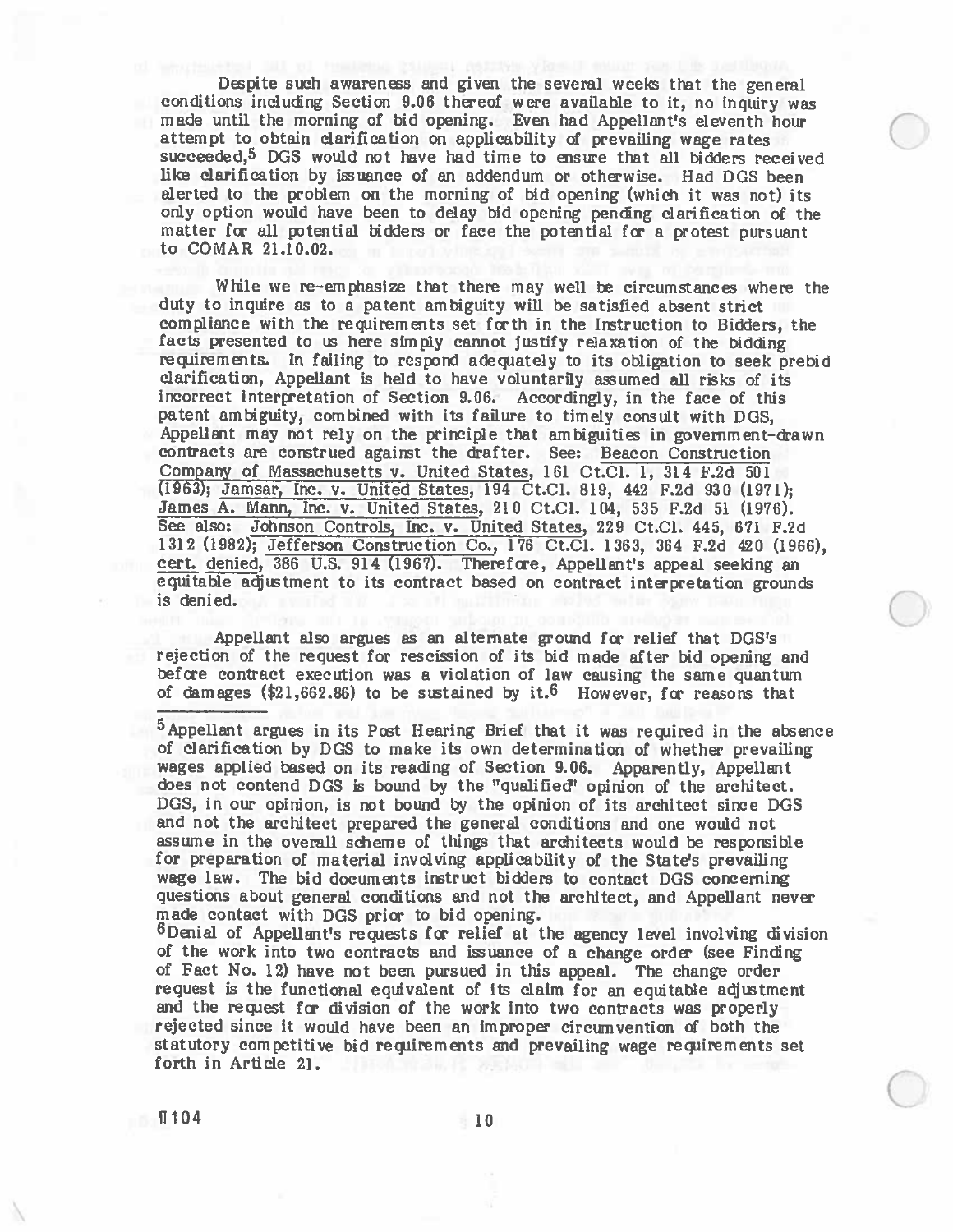follow, we determine that DGS's rejection of Appellant's request for rescission was appropriate and that, in any event, in accepting award of the contract without <sup>a</sup> proper reservation of rights, Appellant is precluded from relief in this forum.

In P. Flanigan and Sons, Inc., MSBCA 1068 (July 17, 1983) at p. 4 we said:

In the absence of evidence of coercion or duress, a protest, or some other reservation of rights, <sup>a</sup> contractor who accepts <sup>a</sup> contract award with full knowledge of a mistake in its bid<sup>7</sup> impliedly agrees to absorb the error. [citations omitted 1.

In the instant case Appellant, after unsuccessfully seeking rescission of its bid, executed the contract and performed the work. In so doing we find that it failed to properly reserve its rights to thereafter seek relief. could have challenged DGS's refusal to permit it to withdraw its bid by initiating the dispute resolution procedures set forth in \$7-201 of Article 21 of the Annotated Code and its implementing regulations, COMAR 21.10.04, prior to executing the contract. We held in Flanigan, supra, that the appeal to this Board of the agency's unfavorable decision on Flanigan's request for relief prior to executing the contract operated as <sup>a</sup> reservation of rights permitting Flanigan to execute the contract at the price bid and seek review of the agency's determination not to permit the recpested correction of its bid to the intended amount. Appellant also could have declined to execute the contract upon DGS's refusal to grant the requested relief and tested the appropriateness of such refusal in the courts in an action seeking rescission and return of its bid bond. Appellant elected not to follow either of these avenues but instead executed the contract and thereafter filed <sup>a</sup> claim with DGS.

<sup>&</sup>lt;sup>7</sup>Flanigan involved a clerical error in unit price where both the mistake and the intended correction were evident on the face of the bid document. The parties are in agreement that ABC's determination that prevailing wages did not apply to its bid was not <sup>a</sup> mistake in bid in the sense of <sup>a</sup> clerical error which it seeks to correct. The "mistake" involved an erroneous interpretation of the applicability of prevailing wages. What we said in Flanigan concerning reservation of rights applies, however, with equal force to a "mi as the one before us.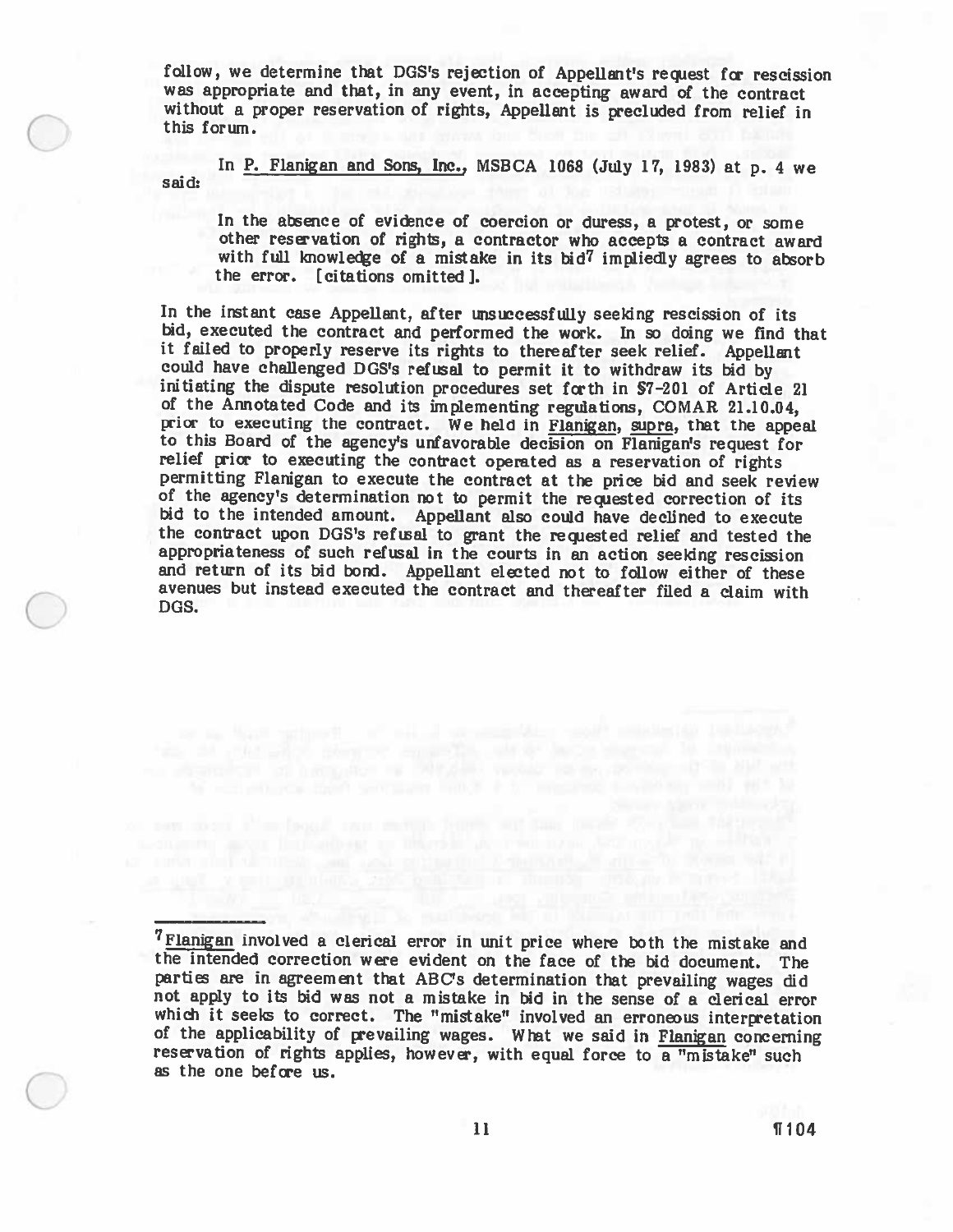Appellant argues, however, that its rights were nevertheless reserved, because it signed the contract under coercion or duress and advised DGS that it was reserving its rights at the time it executed the contract. Appellan contends that it signed the contract fearful of the economic consequences  $8$  should DGS invoke its bid bond and award the contract to the second low bidder. DOS argues that no coercion or duress exists because no inadvertent yet ascertainable (i.e., clerical error) mistake in bid<sup>9</sup> is involved which would make it unconscionable not to grant rescission but only <sup>a</sup> judgmental mistake or error in interpretation of prevailing wage rate applicability by Appellant for which no relief is available. DGS further asserts that Appellant's negligence in failing to seek prebid clarification also made rescission inappropriate. In DGS' view it would have been improper for it not to have proceeded against Appellant's bid bond upon its reftsal to execute the contract.

Similar arguments to those advanced by DGS were addressed by Chief Judge Thomsen in <u>President and Council of Mount Saint Mary's College v.</u><br>Aetna Casualty and Surety Company, 233 F. Supp. 787 (D. Md. 1964), a case involvi

The McGraw case, [Connecticut v. F.H. McGraw & Co., 41 F. Supp. 369 (1941) cited with approval by the Maryland Court in Deluca-Davis, [Baltimore v. DeLuca—Davis Construction Co., 210 Md. 518, <sup>124</sup> A.2d 557 (1956) answers the College's argument that rescission should be denied in the instant case because the mistake was not <sup>a</sup> clerical, mechanical mistake, but <sup>a</sup> mistake in the interpretation of the specification. The College contends that the mistake was a "mistake

<sup>&</sup>lt;sup>8</sup> Appellant calculates those consequences in its Post Hearing Brief as an assessment of damages equal to the difference between Appellant's bid and the bid of the second lowest bidder  $(\$23,800)$  as compared to Appellant's loss of the then perceived damages of \$16,000 resulting from application of prevailing wage rates.

<sup>&</sup>lt;sup>9</sup> Appellant and DGS assert and the Board agrees that Appellant's error was not a mistake in bid in the mathematical, clerical or mechanical sense presented in the appeal of John W. Brawner Contracting Co., Inc., MSBCA 1085 (July 25, 1983), reversed on other grounds in Maryland Port Administration v. John W. Brawner Contracting Company, Inc., Md. , A.2d (May 13, Brawner Contracting Company, Inc., Md., A.2d (May 13, 1985) and that the mistake in bid provisions of Maryland's procurement regulations COMAR 21.05.02.12 do not apply. See: Article 21, \$3-202(h).<br>Assuming, arguendo, that COMAR 21.05.02.12 applies, Appellant would not be permitted to recover since COMAR 21.05.02.12D prohibits changes in price<br>for mistakes after a contract is awarded, Maryland Port Administration v.<br>John W. Brawner Contracting Company, Inc., supra, and withdrawal of bids<br>af COMAR 21.05.02.12(C) and upon written approval by the Office of the Attorney General.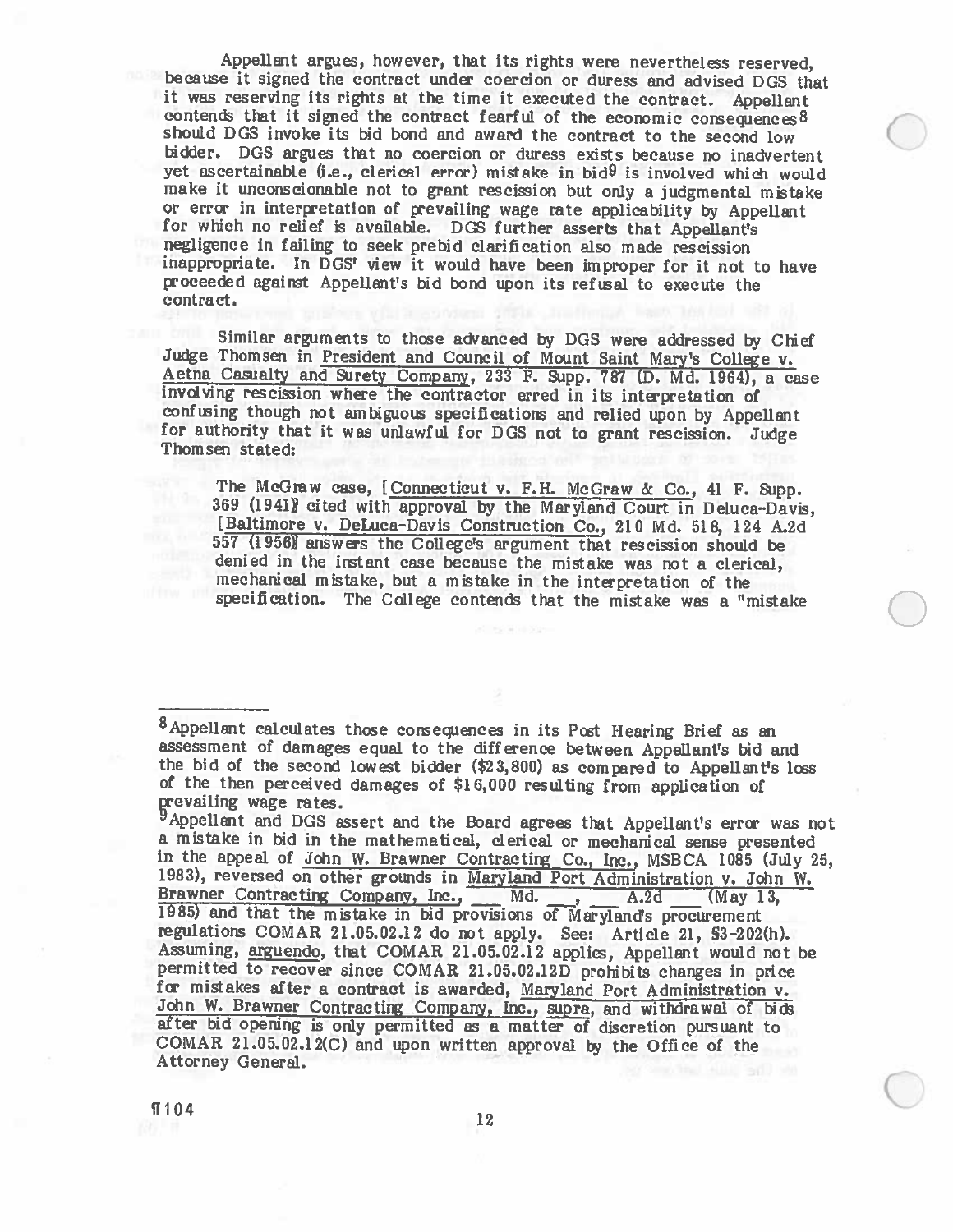of judgment", and therefore not such a mistake as would justify relief, citing M. F. Kemper Constr. Co. v. Los Angeles, <sup>37</sup> CaL2d 696, 235 P.2d 7 (1951). The Kemper case, whith was cited in DeLuca—Davis on another point, said that there is <sup>a</sup> difference between <sup>a</sup> mistake in tabulating and transcribing figures and "errors of judgment, as, for example, underestimating the cost of labor or materials." 37 Cal.2d at 703, 235 P.2d at 11. The mistake in the instant ease was not such an "error of judgment".

The College argues that Kappelman, [Kappelman v. Bowie, <sup>201</sup> Md. 86, <sup>93</sup> A.Zd <sup>266</sup> (1952] DeLuca-Davis and McGraw are distinguishable from the instant case because in each of those cases the mistake was palpable, and because in the instant case Miller, Inc. was negligent in failing to clarify its confusion or uncertainty with respect to the specifications by asking the Architects for an authoriative interpreta tion.

Taking the latter point first, the Court finds that Miller, Ire. was negligent in failing to take the matter up with the Architects, and in relying on Miller's construction of the confusing though not ambiguous specifications; but the Court finds that Miller, Inc. was not guilty of gross or culpable negligence. Relief should not be denied because there was "more or less negligence", Kappelman, supra, nor because Miller was "to <sup>a</sup> degree negligent", McGraw, stpra, since the mistake was not the result of "culpable negligence", DeLuca—Davis, supra.

233 F. Supp. at 797.

The case before us involves interpretation of an ambiguous specification and does not represent the type of "error of judgment" such as under estimating the cost of labor or materials that precludes relief.

Relief would likewise not be precluded merely because Appellant, faced with interpretation of an ambiguous specification, failed to secure prebid clarification from DGS. Therefore, rescission of its bid was not precluded as <sup>a</sup> matter of law, although, as we have noted above, its ability to accept award of the contract and thereafter seek an equitable adjustment was critically affected by its lack of diligence in meeting its positive legal duty to seek timely clarification, and, as we shall discuss below, the circumstances surrounding its prebid inquiry may well amount to culpable negligence.

Mount Saint Mary's premises its decision on the principles set forth in Baltimore v. DeLuca-Davis Construction Co., 210 Md. 518, 124 A.2d 557 (1956). Both cases are cited with approval in Baltimore County v. John K. Ruff, Inc., 281 Md. 62, 375 A.2d 237 (1977), as enunciating the law of Maryland regarding withdrawal or rescission of bids on government contracts.<sup>10</sup> AU three involve <sup>a</sup> refusal by the contractor to accept award and execute the contract and determination of whether such refusal was legally justified.

10Both DeLuca-Davis and Ruff are cited as reflecting Maryland law on rescission in Maryland Port Administration v. John W. Brawner Contracting Company, Inc., aipra.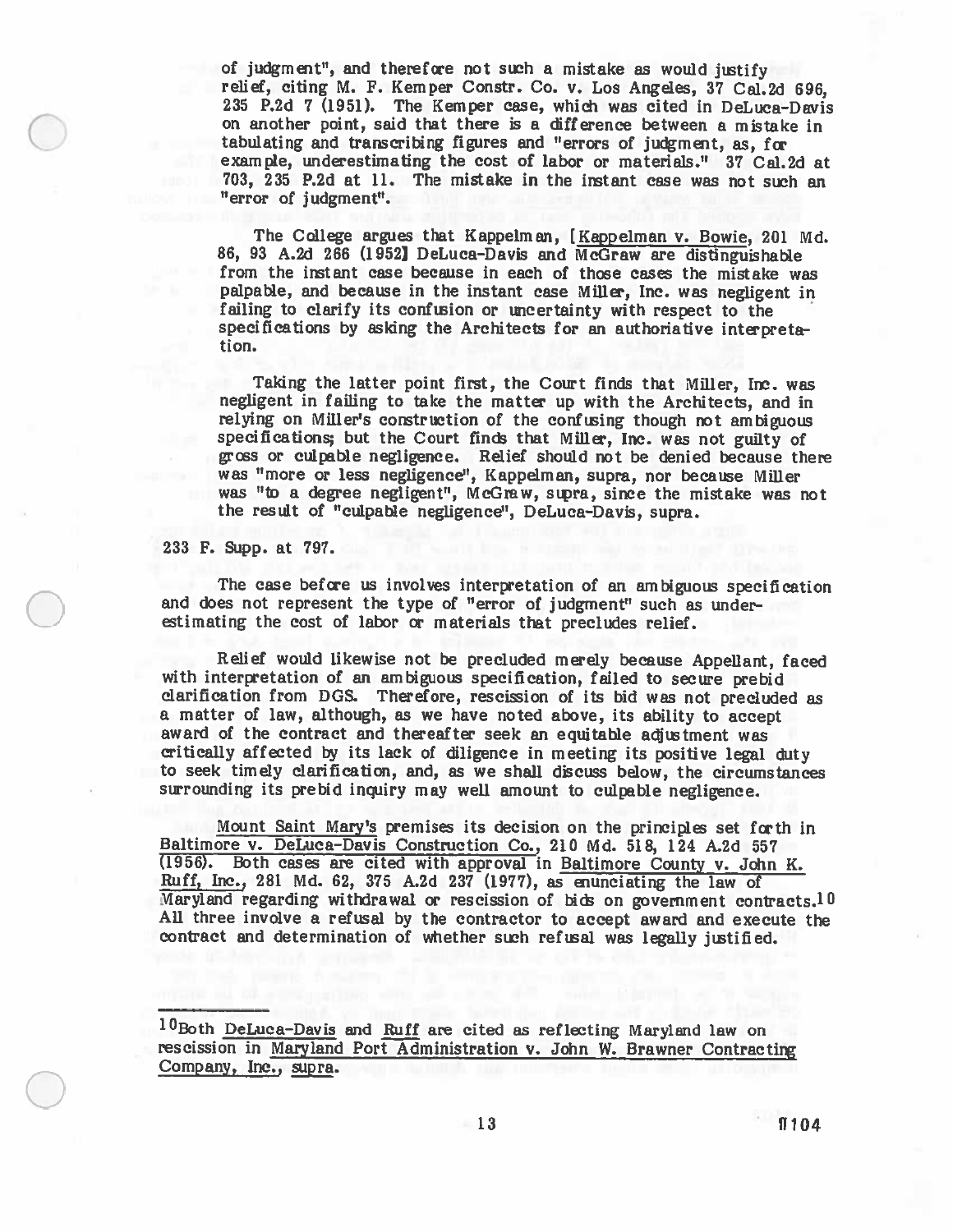Here, Appellant executed the contract but contends that it did so under coercion or duress and that it would be, therefore, unconscionable not to compensate it for payment of prevailing wages.

We shall therefore examine the propriety of DGS's action by assuming that Appellant had refused to execute the contract and had defended the challenge to its bid bond; an option that was open to it. As gleaned from Mount Saint Mary's, DeLuca-Davis, and Ruff, supra, the Maryland courts would have applied the following test to determine whether DGS wrongfully refused to allow Appellant to withdraw its bid before award:

"The general rule as to the conditions precedent to rescission for uni lateral mistakes may be summarized thus: (1) the mistake mist be of such grave consequences that to enforce the contract as made or offered would be unconscionable; (2) the mistake must relate to <sup>a</sup> material feature of the contract; (3) the mistake must not have come about because of the violation of <sup>a</sup> positive legal duty or from culpable negligence; (4) the other party must be pu<sup>t</sup> in statu quo to the extent that he suffers no serious prejudice excep<sup>t</sup> the loss of his bargain."

Baltimore v. DeLuca—Davis Construction Co., supra, 210 Md. at 527. Applying this test to the record before us, we do not find that DOS's action in advising Appellant that it would "invoke" its bid bond if it refused to execute the contract constitutes coercion or duress such as to require rescission.

Since price and the requirement for payment of prevailing wages are material features of the contract and since DOS could have awarded to the second low bidder without prejudice excep<sup>t</sup> lcss of the low bid, we find that elements two and four would have been met. As indicated above, we have grave doubts that Appellant's prebid conduct in attempting to clarify the ambiguity as to applicability of prevailing wages satisfies the third element that the mistake not arise out of violation of <sup>a</sup> positive legal duty or from culpable negligence. Recalling: (1) that the ambiguity was patent or glaring; (2) that Appellant had some <sup>30</sup> days to familiarize itself with the specifics of the solicitation including applicable wage rates; (3) that Appellant had knowledge of the higher amount of such rates compared to the normal wages it and its subcontractor J. W. Russell and Company proposed to pay; (4) that Appellant made no inquiry until the morning of bid opening (and then to the architect who did not prepare the specification); and (5) that the Instructions to Bidder required prebid clarification of discrepancies strongly suggests to us that Appellant's lack of diligence in its response to it imputed and actual knowledge of the problem regarding prevailing wages amounts to culpable negligence.

However, we find that Appellant could not demonstrate the existence of the first element that the mistake be of such grave consequences that to enforce the contract as made or offered would be unconscionable. At the time of its reques<sup>t</sup> for bid recission, Appellant valued its mistake at \$16,000 or approximately 2.8% of its bid of \$586,034. Requiring Appellant to abeorb such an alleged loss through performance of the contract dearly does not appear to be unconscionable. Nor would we view performance to be uncon scionable applying the actual additional wages paid by Appellant as stipulated to by the parties of \$21,662.86, or approximately 3.9% of its bid. The order of magnitude of these numbers bears no compelling comparison to the figures involved in cases where rescission was deemed appropriate such as

 $1104$  14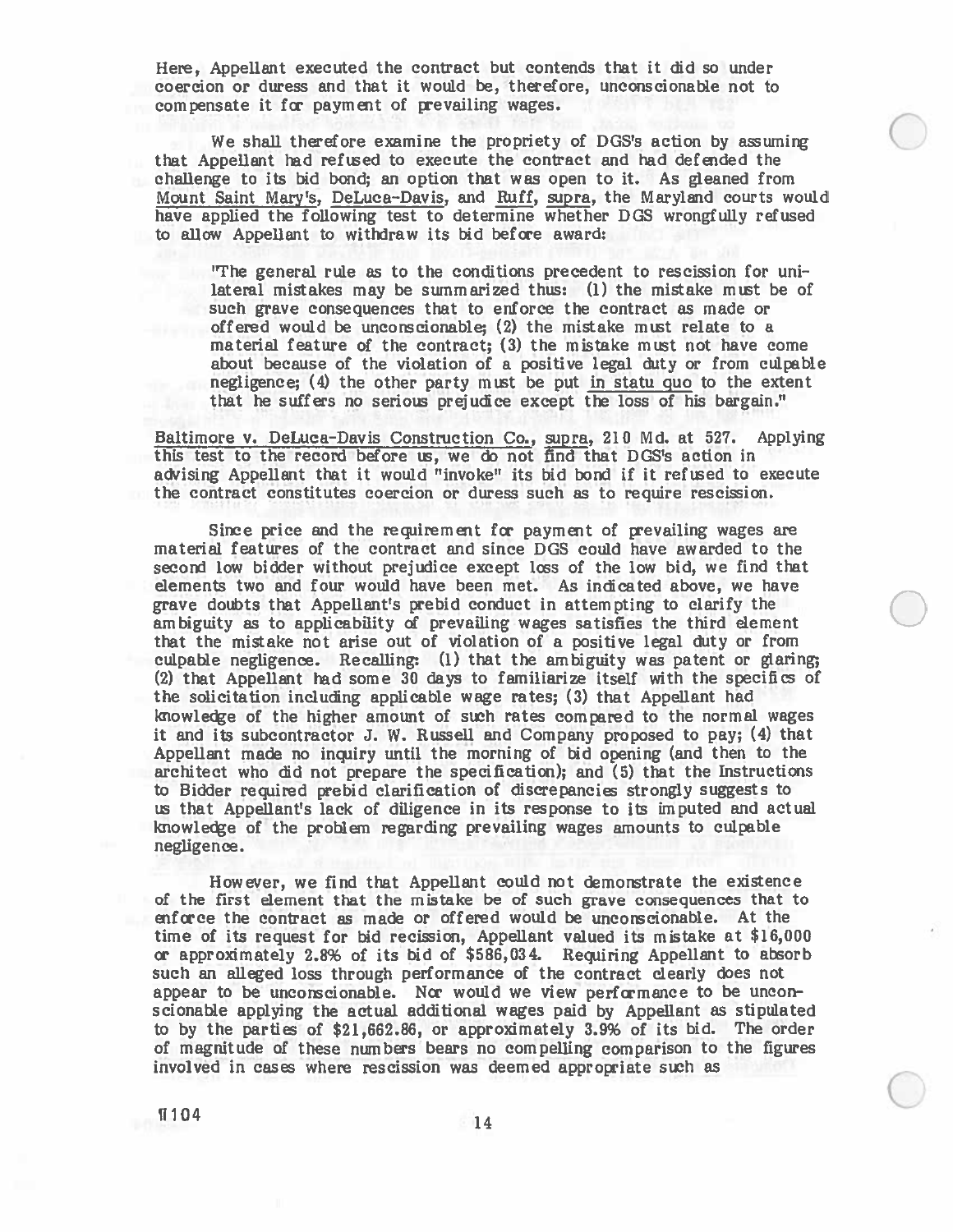DeLuca—Davis where the contractor sthmitted <sup>a</sup> bid of \$589,880 less than was intended or some 33% of the bid and where the facts also showed that if the contractor had been held to its bid it would have incurred a loss of over \$400,000 while its net worth was only \$82,000; and Ruff where the mistake amounted to  $$253,371$  or some  $8.3\%$  of the bid; and Mount Saint Mary's where the mistake amounted anywhere from \$140,000 to \$169,000 out of <sup>a</sup> total bid of \$1,389,450 or some 10% to 12% of the bid.<sup>11</sup> Nor do we find it to be unconscionable for DGS to seek through invocation of the bid bond an assess ment of damages equal to the difference between Appellant's bid and the bid of the second lowest bidder (\$23,800). Assuming validity to Appellant's characterization of this as a "threat  $\ldots$  compared to ABC's mere loss of the damages (then perceived as \$16,000) resulting from the paymen<sup>t</sup> of higher wages" which caused Appellant to execute the contract we do not view the "threat" or any underlying economic coercion it may presen<sup>t</sup> to represen<sup>t</sup> an unconscionable act nor to rise to the level of coercion or duress we alluded to in Flanigan, supra. See also: Massman Construction Co. v. United States, <sup>102</sup> Ct.C1. 699, <sup>60</sup> F. Supp. <sup>635</sup> (1945), cert. den. <sup>325</sup> U.S. <sup>866</sup> (1946).

Having concluded that there existed no coercion or duress such as to amount to a legal reservation of rights to seek an equitable adjustment for DGS's refusal to grant rescission, we examine whether, as claimed by Appellant, it nevertheless properly reserved its rights to seek compensation through the actions it did take when it executed the contract.

On October 27, 1982, DGS wrote Appellant and advised it to execute the contract within ten days of receipt of the letter or DOS would invoke Appellant's bid bond and award to the second low bidder.

On October 29, 1982, counsel for Appellant orally requested that DGS either rescind Appellant's bid, issue a change order for \$16,000 to cover the cost of payment of prevailing wages or divide the work into two contracts, one in the base bid amount of \$437,734 and the second in the sum of the four alternates, \$148,300 neither of which would exceed \$500,000 and trigger the prevailing wage statute. On November 1, 1982, Appellant's counsel repeated this request to counsel for DGS in writing. On November 8, 1982, counsel fcc DOS called Appellant's counsel and advised that DOS would not allow Appellant to rescind its bid. Counsel for Appellant called counsel for DGS the next day and advised that Appellant would execute the contract and seek legal redress for its damages.

Appellant executed the agreemen<sup>t</sup> on November 10, 1982 and trans mitted it to DOS on that date with <sup>a</sup> cover letter signed by its President that made atsolutely no reference to the prevailing wage dispute. It merely stated:

 $11$ Neither the contractor in Mount Saint Mary's nor Ruff would have been rendered insolvent had their bids been enforced. We acknowledge as stated in Mount Saint Mary's and quoted with approval in Ruff that whether enforcement of <sup>a</sup> bid would render the contractor insolvent is <sup>a</sup> factor to be considered in determining unconscionability, but that it is not controlling, and unconscionability depends upon the various circumstances surrounding each particular case.